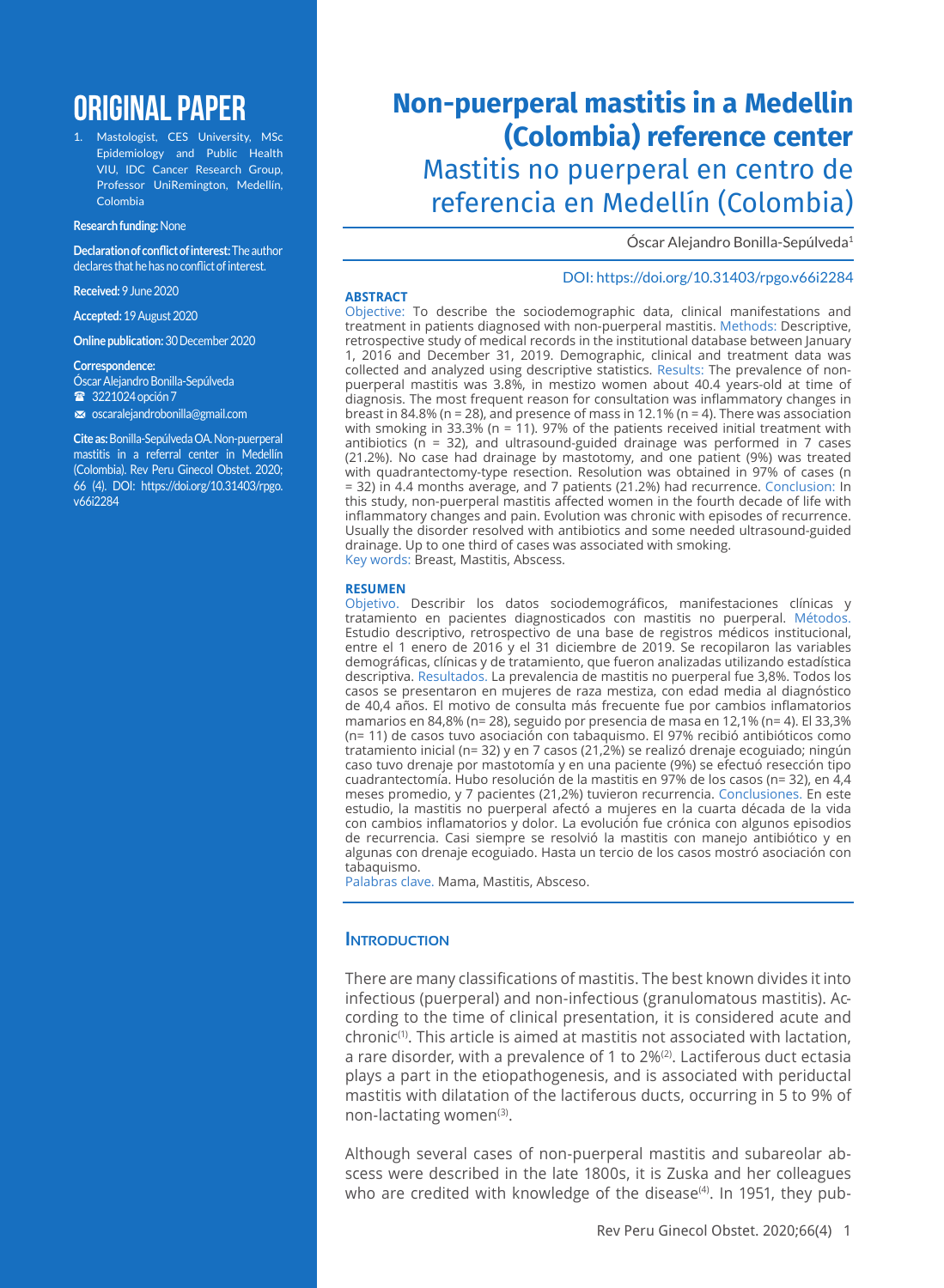

lished clinical and pathological findings in five patients with non-puerperal mastitis complicated with abscess and recurrent lactiferous duct fistula. All cases were associated with subareolar mass and pathological telorrhea. The main microscopic findings were acute and chronic inflammation of the lactiferous duct, duct dilation, stasis, and desquamative keratinization of the epithelium in the duct lumen. The authors concluded that the disease was associated with stasis of secretions within the duct, which led to dilation and inflammation or infection, abscess formation and rupture through the skin, creating a fistulous tract.

These abscesses have a chronic course, with recurrent obstruction of the ducts with keratin plugs and a tendency to fistula formation<sup>(5,6)</sup>. Abscesses, in general, are central, peri, or subareolar. Risk factors include smoking and diabetes $(7,8)$ .

The objective of this retrospective study was to review the clinical aspects, diagnosis and treatment of patients with non-puerperal mastitis who attended the mastology consultation at the Profamilia clinic in the city of Medellín. It is the largest series of cases reported in Latin America.

## **Methods**

This is a retrospective descriptive study of users treated in the mastology consultation at the Profamilia clinic in the city of Medellín, between January 1, 2016 and December 31, 2019. The clinical records of 848 users treated with the code IDC 10 N61X Inflammatory disorders of the breast were found. 53 records with the diagnosis of non-puerperal mastitis were identified, and an independent database for this cohort of patients was created. 18 cases with diagnosis of granulomatous mastitis were excluded and the subgroup of 33 cases with diagnosis of non-puerperal mastitis and subareolar abscess was analyzed.

The demographic data, clinical and pathological characteristics of the patients were obtained from the clinical history, and data on ethnic origin, age, history of smoking, clinical characteristics as reason for consultation, findings on physical examination, affected side, findings on ultrasound, mammography, types of treatment such as antibiotic therapy or surgery, follow-up and recurrence were included.

The study established three diagnostic criteria necessary for non-puerperal mastitis:

- Presenting an inflammatory breast disorder or a breast abscess
- No breastfeeding
- Patients with histopathology for granulomatous mastitis were excluded.

Descriptive analysis of sociodemographic and clinical variables was performed. Absolute frequencies and percentages, mean and standard deviation were calculated, according to the nature and distribution of the variables. The normal distribution was validated using the Shapiro Wilk test. A bivariate analysis was performed using the chi2 test to establish the association between resolution or recurrence, treatment modalities, and risk factors. For the hypothesis tests, a 95% confidence interval and a 5% significance level were set. Epidat software version 3.1 was used.

The research was submitted to the Profamilia medical ethics committee, a protocol that was authorized by the medical direction. This is considered a risk-free study, in accordance with the classification set forth in Article 11 of Resolution No. 008430 of 1993, issued by the Ministry of Health of Colombia, and is in line with international regulations -Helsinki declaration and ethical guidelines for biomedical research prepared by the Council for International Organizations of Medical Sciences - CIOMS-.

## **Results**

Of the total of 848 patients seen in the period established with diagnosis of inflammatory disorders of the breast, 53 patients with non-puerperal mastitis were identified; 33 patients met the inclusion criteria, with prevalence of 3.8% (Figure 1).

The 33 cases were mestizo women, 48.5% were Medellin residents ( $n = 16$ ), with mean age 40.4 years (SD 13.7. Range 18 to 64). The sociodemographic characteristics are shown in Table 1.

The most common reason for consultation was inflammatory changes, in  $84.8\%$  (n = 28), followed by associated mastalgia, in 81.8% ( $n = 6$ );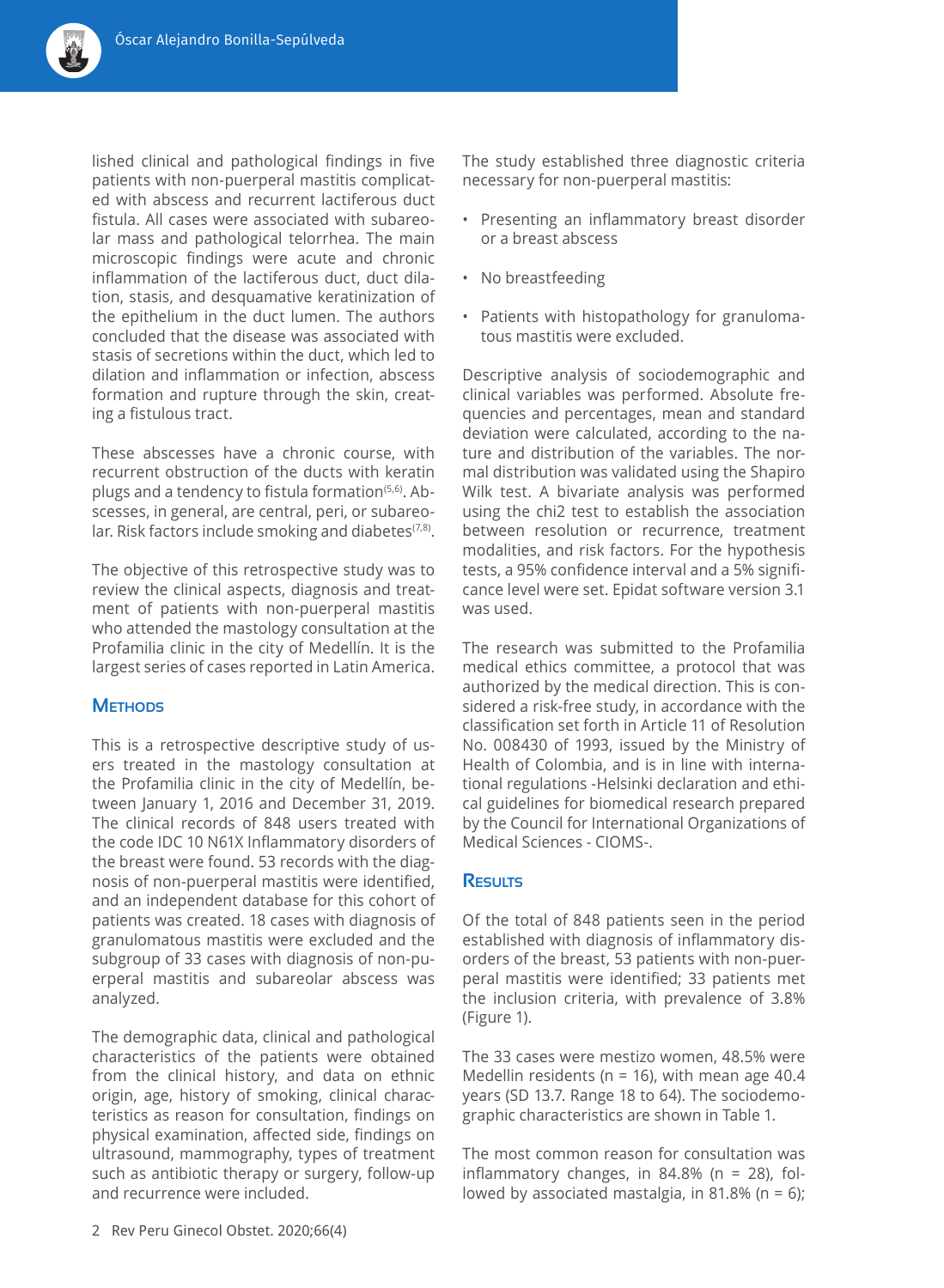



### Table 1. Sociodemographic characteristics

| Variable                                                        | $(n=33)$<br>Frequency (%)        |
|-----------------------------------------------------------------|----------------------------------|
| Age (years)<br>Mean<br>Standard deviation<br>Min Max            | 40.4<br>13.7<br>18 to 64         |
| Occupation<br>Unemployed<br>Employee<br>Independent             | 20 (60.6)<br>11(33.3)<br>2(6.1)  |
| Residence<br>Medellin<br>Metropolitan area<br>Rest of Antioquia | 16 (48.5)<br>10(30.3)<br>7(21.2) |
| Insurance<br>Contributory<br>Subsidized<br>Particular           | 28 (84.8)<br>2(6.1)<br>3(9.1)    |

the mean time of symptoms was 28.6 months (SD 68.4. Range 1 to 336). Breast involvement did not have a dominant laterality and the most frequent location was central or retroareolar, with 72.7% (n = 24). The most frequent clinical signs were skin thickening with 75.8% (n = 25), fistula / scar with 81.8% (n = 27), mass in 7 cases (21.2%) and erythema in 6 cases (18.2%); there were no cases with lymphadenopathy or fever. 33.3% of the patients used tobacco ( $n = 11$ ) and 12.1% ( $n =$ 4) had a family history of breast cancer. The clinical characteristics are shown in Table 2.

#### Table 2. Clinical characteristics

| Variable                                                                                                                    | $(n=33)$<br>Frequency (%)                      |
|-----------------------------------------------------------------------------------------------------------------------------|------------------------------------------------|
| <b>Family history of breast cancer</b><br>Yes<br>No                                                                         | 4(12.1)<br>29 (87.9)                           |
| <b>Cigarettes smoking</b><br>Yes<br><b>No</b>                                                                               | 11(33.3)<br>22 (66.7)                          |
| <b>Reason for consultation</b><br>Mass<br>Inflammatory changes<br>Telorrhea                                                 | 4(12.1)<br>28 (84.8)<br>1(3)                   |
| Mastalgia<br>Yes<br>No                                                                                                      | 6(18.2)<br>27 (81.8)                           |
| Time of symptoms (months)<br>Mean<br>Standard deviation<br>Min Max                                                          | 28.6<br>68.4<br>1 to 336                       |
| <b>Breast laterality</b><br>Right<br>Left<br><b>Bilateral</b>                                                               | 16(48.5)<br>16 (48.5)<br>1(3)                  |
| Mass on physical examination<br>Yes<br>No                                                                                   | 7(21.2)<br>26 (78.8)                           |
| Mass size on physical examination (cm)<br>Mean<br>Standard deviation<br>Min Max                                             | $(N=7)$<br>2.9<br>1.3<br>1 to 5                |
| Location<br>Central<br>Superomedial quadrant<br>Super outer quadrant<br>Inferomedial quadrant<br>Inferior external quadrant | 24 (72.7)<br>4(12.1)<br>2(6.1)<br>1(3)<br>1(3) |
| <b>Skin thickening</b><br>Yes<br>No                                                                                         | 25 (75.8)<br>8(24.2)                           |
| Fistula / Scar<br>Yes<br>Only<br>Multiple<br>No                                                                             | 27 (81.8)<br>25 (75.8)<br>2(6.1)<br>6(18.2)    |
| Erythema<br>Yes<br>No                                                                                                       | 6(18.2)<br>27 (81.8)                           |

The auxiliary studies included secretion culture in 9 patients (27.3%), positive in 3 patients (15.2%), breast ultrasound in all cases (n = 33) with collection as the most common finding with 54.5% (n = 18), nodule in 18.2% (n = 6) and non-specific benign changes in 18.2% ( $n = 6$ ); the most frequent BIRADS (Breast Imaging Reporting and Data System) classification was category 2, with  $38.4\%$  (n = 13), and a collection with abscess in 54.5% ( $n = 18$ ). Mammography was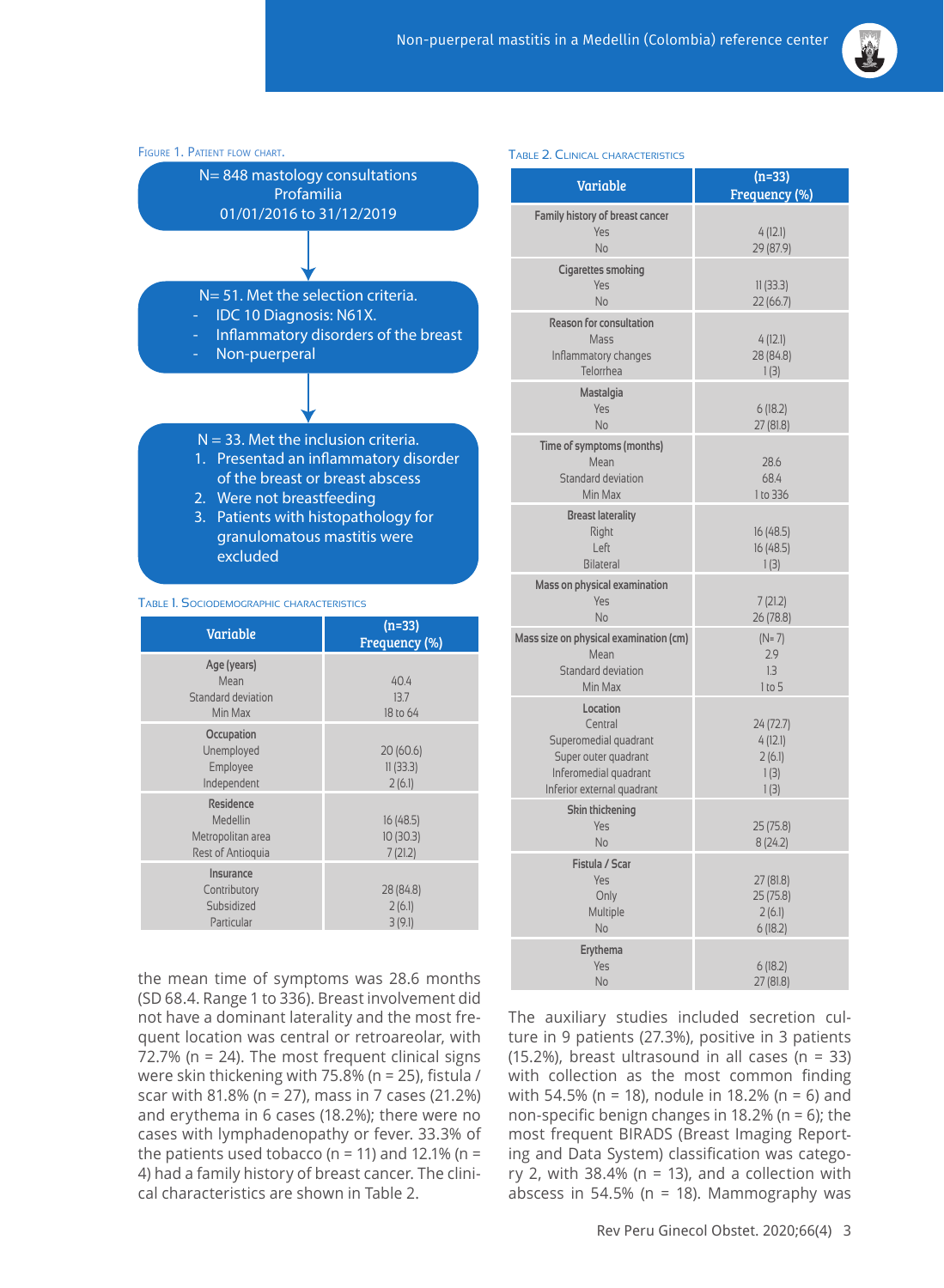performed in 10 cases (30.3%) and 45.5% (n = 15) required a core needle breast biopsy.

The mean follow-up was  $3.5$  months (SD = 4.7. Range 1 to 18). In 97% of the cases the disease resolved ( $n = 32$ ) in 4.4 months average ( $SD = 3.9$ . Range 1 to 12). There were 7 cases (21.2%) with recurrence, with 2.5 episodes (SD 3.0. Range 1 to 10) average.

Antibiotic therapy was the treatment most used, in 97% (n = 32), with mean duration of treatment of 9.1 days (SD 2.7. Range 7 to 14). Multiple antibiotics were used in  $63.6\%$  (n = 21), and only penicillin in 18.2% ( $n = 6$ ). Ultrasound-guided drainage was performed in 7 cases (21.2%) and mastotomy in no case. Only in one case (3%) a quadrantectomy was performed, and there was no case of mastectomy. Table 3 shows the bivariate analysis for the association between recurrence of non-puerperal mastitis and the different types of treatment and risk factors.

## **Discussion**

The prevalence of non-puerperal mastitis in the present study was 3.8%, similar to that found by Zuska et al.<sup>(4)</sup> of 2%. Duct ectasia, as part of the etiopathogenesis, is associated with periductal mastitis with dilation of the lactiferous ducts, and occurs in 5% to 9% of non-lactating wom $en<sup>(3)</sup>$ .

The mean age in this series was 40 years, with a range between 18 and 64 years, similar to that found by Rizzo et al.<sup>(9,10)</sup>, in women aged 18 to

Table 3. Bivariate analysis for association between recurrence of non-puerperal mastitis and different types of treatment and risk factors.

| Recurrence                 |           |              |      |  |
|----------------------------|-----------|--------------|------|--|
| <b>Treatment</b>           | <b>OR</b> | CI 95%       | p    |  |
| Use of antibiotics         | 0.78      | 0.65 to 0.93 | 0.59 |  |
| Ultrasound-quided drainage | 0.55      | 0.05 to 5.57 | 0.61 |  |
| Surgery                    | 1.28      | 1.06 to 1.53 | 0.59 |  |
| Mastotomy                  | 0.7       | 0.06 to 7.2  | 0.76 |  |
| <b>Risk factor</b>         |           |              |      |  |
| Smoking                    | 3.61      | 0.64 to 20.4 | 0.13 |  |
| Negative culture           | 0.32      | 0.04 to 2.49 | 0.26 |  |
| Use of penicillin          | 0.72      | 0.56 to 0.91 | 0.14 |  |
| Presence of mass           | 0.75      | 0.61 to 0.93 | 026  |  |
| Presence of fistula        | 0.45      | 0.06 to 3.21 | 0.42 |  |

*OR=odds ratio. 95% CI = 95% confidence interval. P = value.*

50 years. Hanavadi, Lannin et al. found the age range from adolescence to 80 years, with a maximum incidence at 40 years $(11,12)$ . In the present study, one third had history of smoking; Schäfer, Bundred et al.<sup>(13,14)</sup> have described association and cigarette smoking in 90% of women.

The most common clinical presentation in this series was breast changes such as inflammation, thickening of the skin, pain, abscess formation, and fistulas. Dixon<sup>(2)</sup> has described the presentation of fistulas in 30% of the cases that characteristically extend from the abscess cavity or dilated duct towards the nipple or the edge of the areola. They can affect any quadrant, with greater tendency to the subareolar region, similar to that found by Versluijs-Ossewaarde et al.(5), where around 90% of the abscesses in periductal mastitis were sub-areolar. The most important differential diagnosis includes locally advanced carcinoma and inflammatory breast carcinoma(15). In the present series, 45.5% of patients underwent sharp biopsy without report of malignancy in any case.

Ultrasound was performed in the 33 cases reviewed, and the most common ultrasound findings were heterogeneous collection, areas of echogenicity with cutaneous fistula and thickening of the overlying skin. The BIRADS 2-3 classification was the most frequent, similar to that reported by Lequin, Tan, Fu et al.(16–18) that indicate diffuse increased echogenicity of the affected area in the presence of abscesses, hypoechoic collections, internal echoes and ill-defined margins, and heterogeneous hypoechoic masses, in up to 50% of cases.

Treatment is controversial, and includes the use of antibiotics, abscess drainage, and surgery. In general, it is an infectious disease that requires antibiotic therapy. In the present series, antibiotics were used in 97% of the cases, multiple antibiotics in 63.6%. Bharat, Bundred, et al.<sup>(14,19)</sup> have reported higher rates of recurrence and complications associated with mixed flora, anaerobic bacteria and *Proteus*.

In the present study, 97% of the cases of non-puerperal mastitis resolved completely in an average period of 7 months. A significant percentage of 21.2% presented recurrence, while Scholefield et al.(20) found a higher recurrence rate of 50%. Non-surgical management (97%) was preferred